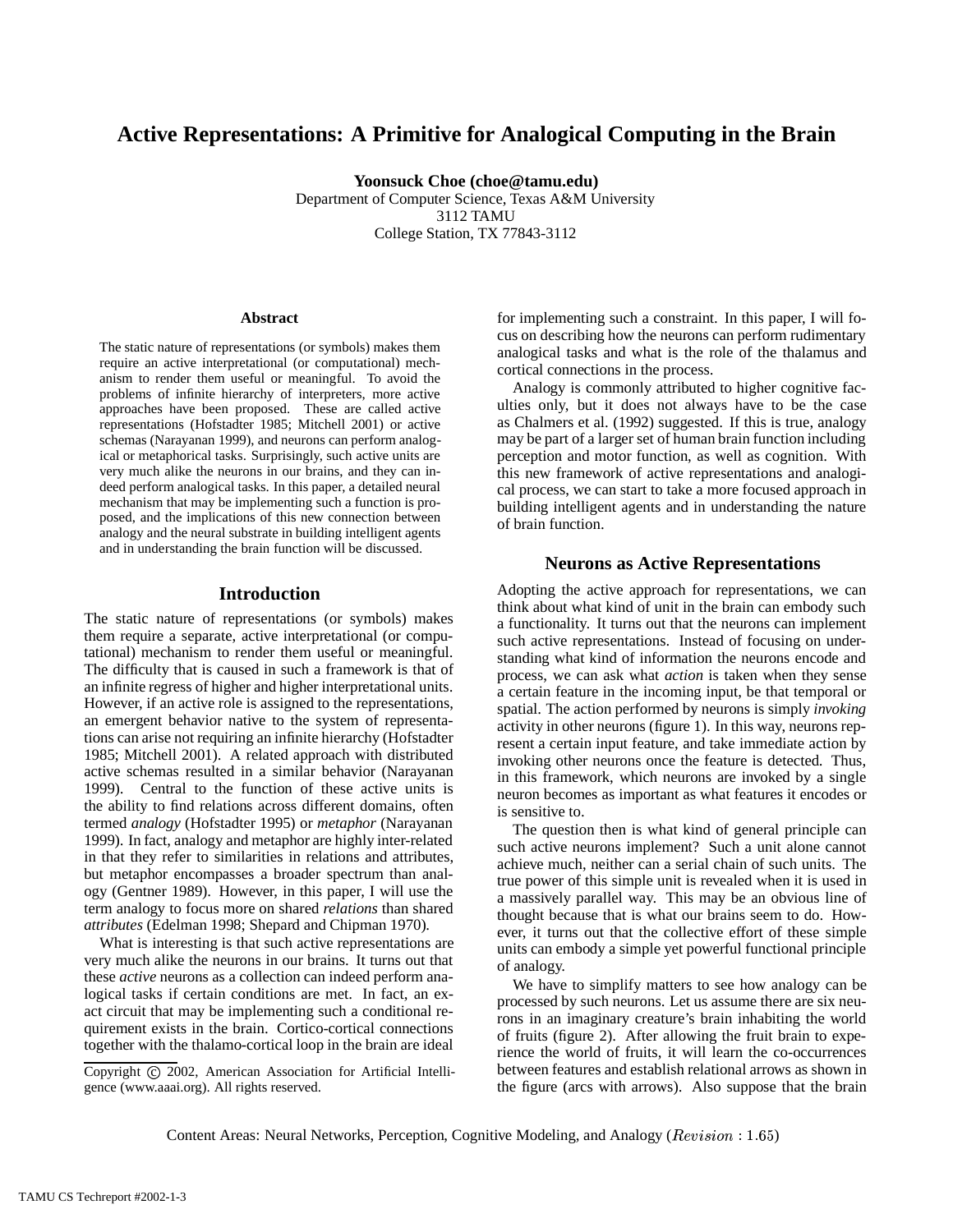

Figure 1: **Active Role of Neurons.** A simplified diagram shows how neurons represent features in the world and actively invoke other neurons. Such invocations establish a relational context among neurons, and thus represent relations between objects and events in the world.

is partitioned into several specialized map areas (or partitions), just like in the real brain. Now, suppose  $\langle \text{apple} \rangle$ ,  $\langle$ orange $\rangle$ , and  $\langle$ word-red $\rangle$  were presented to the creature simultaneously. If we track the activation, we can see that these detectors will turn on: apple detector, orange detector, color-red detector, color-orange detector, and finally, wordred detector. These activations are *input-driven*. Because the neurons are active, as soon as they detect what they are familiar with, they send out signals through the relational arrows horizontally across the cortex. As a result of this second order activation, the word-orange detector turns on, even without input. Now, here is the crucial moment. We can ask this question: *which neuron's firing was purely corticallydriven?*. Note that this question can be viewed as a filtering process. The result of the filtering is then  $\langle$  word-orange $\rangle$ . The significance of this observation is that this process is very similar to solving analogical problems. The input presented to the creature can be viewed as an analogical query:  $\langle \text{apple} \rangle$ : $\langle \text{orange} \rangle = \langle \text{word-red} \rangle$ : $\langle ? \rangle$ . The filtered cortical response  $\langle$  word-orange can then be the *answer* to this query. <sup>1</sup> Thus, active relations can perform an analogical function when the responses are filtered properly.

However, things can get complicated when combinations of objects are used as a query. Let us extend the creature's feature detectors to include concepts of small and big (not shown in the figure). Then we can allow the creature to learn the relations again. We can then present an analogical query like this:  $\langle big \rangle \langle apple \rangle$ :  $\langle small \rangle \langle apple \rangle$  $=<$ big> $<$ orange>: $<$ ?>. However, in this case, if we follow the same steps as above, we come across a problem. Because the answer we expect ( $\langle \text{small} \rangle$  $\langle$  orange $\rangle$ ) already appeared in the query (i.e. they are input-driven), if we look for purely cortically-driven activations, the answer will be  $\langle$  word-red $\rangle$   $\langle$  word-orange $\rangle$ . However, this problem can be overcome if we ask: *what are the most cortically-driven activities in each partition of the brain*? Because  $\langle \text{big} \rangle$ and  $\langle$ apple $\rangle$  appear in the input twice but  $\langle$ small $\rangle$  and  $\langle$ orange $\rangle$  appear only once, the latter two can be selected,



Figure 2: **World of Fruits.** A brain with fruit and color detector neurons is shown. The six neurons each respond to these input features as labeled above. At the bottom is the fruit world, and the thick vertical arrows represent afferent input. The horizontal arcs are the relational arrows that point to their most frequently cooccurring counterparts that have been learned through experience. The gray vertical bars represent the partitioning of the brain into separate map areas (from the left to right, object map, color map, and word map). Note that for simplicity, the word-orange detector connects only to the color-orange detector, but not the orange detector, i.e. it is a word-color-orange detector, not a word-objectorange detector.

as well as the purely cortically driven activities listed above. Thus, even for derived activities that are input-driven, those that are less input-driven can survive and the correct analogical response can still be found among such activities that are more cortically-driven within each partition. Note that <color-orange> also survives the filtering, but what is more important here is that a simple filtering process as described above can provide potential answers to analogical queries.

In this section, I have shown that active neurons that encode input features and relational context can collectively perform rudimentary analogical functions. <sup>2</sup> But does the brain function in such a way? In fact, an exact circuit that can serve such a function exists in the brain.

# **Neural Basis of Analogical Completion and Filtering**

Two basic neural mechanisms are needed to account for the proposed analogical function: completion and filtering. Below, I will discuss how the cortico-cortical connections and thalamo-cortical loop can implement these two mechanisms.

The completion may be accomplished by the long-range cortico-cortical connections (Mumford 1992). As mentioned earlier, synapses are strengthened when the presynaptic activity precede postsynaptic activity (Song et al. 2000), thus the connections can implement causal relations. Also, specific patterns of connections observed in animals (e.g. in the primary visual cortex of monkeys; Blasdel 1992) show how such patterns can implement specific completion functions. Computational models also showed how such connectivity patterns can encode feature co-occurrence and how they can affect the performance of the model (Bednar and Miikkulainen 2000; Choe 2001; Geisler et al. 2001).

In the thalamo-cortical loop, there exists a massive feedback from the cortex to the thalamus and an inhibition mechanism within the nucleus reticularis thalami (nRt) on the

<sup>&</sup>lt;sup>1</sup>There is an issue of how the presence of  $\lt$ word-red  $>$  can affect the outcome at all. This problem will be discussed later in the discussion section.

<sup>&</sup>lt;sup>2</sup>Analogical tasks can become much more complex than the ones shown here.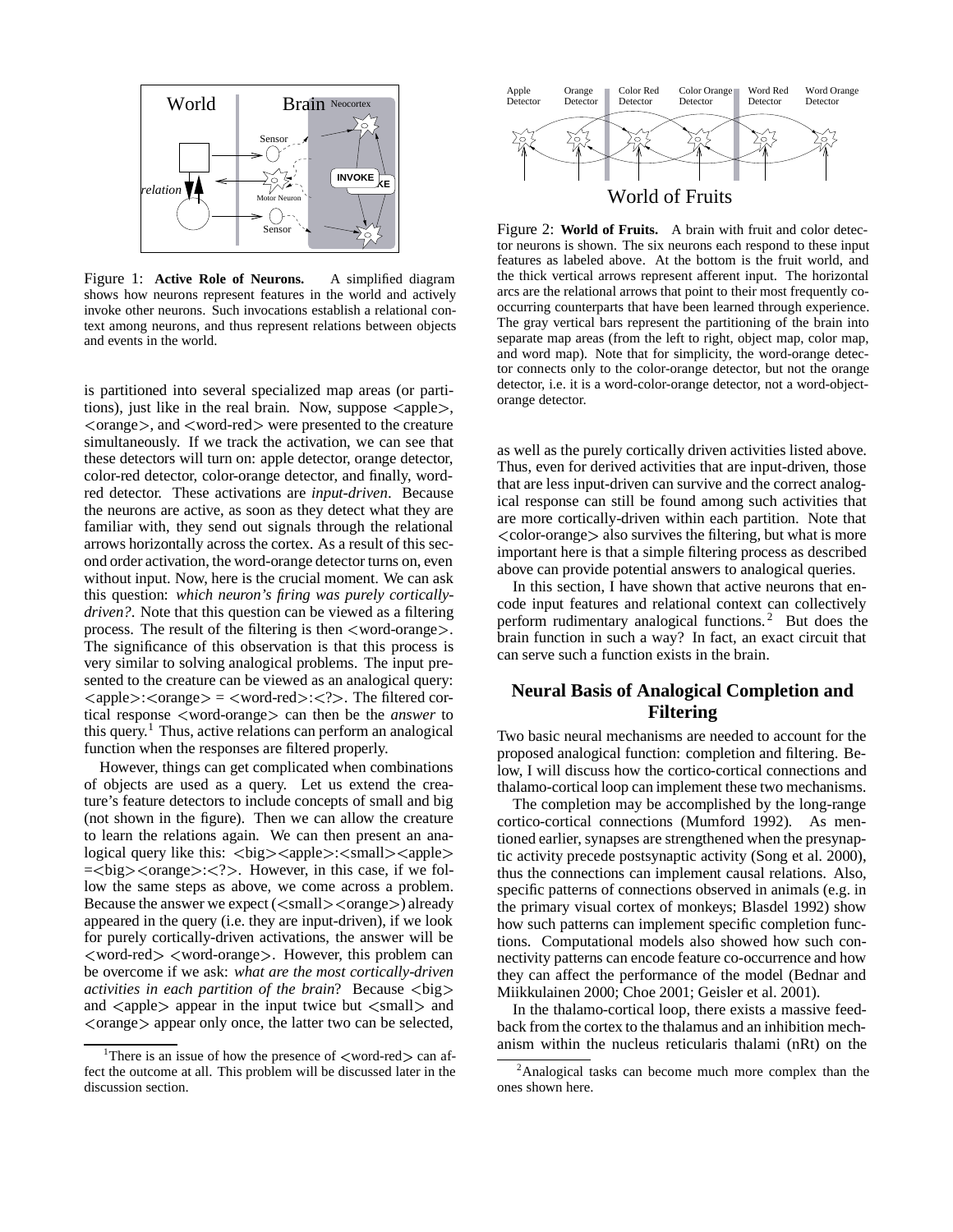

Figure 3: **Analogical Filtering in the Thalamus.** The diagram shows a simplified thalamo-cortical loop that can perform analogical completion and selection, and propagate the selection back to the cortex. I1 and I2 are input fibers, T1 and T2 are thalamic relay cells, R1 and R2 are inhibitory nRt cells, and C1, C2, C3, and C4 are cortical neurons (neurons in multiple layers of the cortex are shown as a single unit). The neurons are either excitatory  $(+)$  or inhibitory  $(-)$ , and the arrows are axons (pointing in the direction of action potential propagation). The numbered labels on each arc show the activity being carried. Black solid arrows are ascending fibers to the cortex and cortico-cortical connections (relational arrows), and gray solid arrows are cortico-thalamic feedbacks. Dashed arrows are inhibitory. The diagram shows a scenario when input was presented to C1, which excites C2, and in turn generates the feedback from C2 to T2, then retransmitted to the cortex as a new query (ascending thick black arrow). The selection decision for further propagation to the cortex depends on the relative excitation and inhibition  $T1(T2)$  receive from  $C1(C2)$  and  $R1(R2)$ . On the right of C2 (dotted) in the cortex is the subsequent cascade of analogical completions. Note that to avoid clutter, reciprocal connections in the cortex, as well as disinhibiting connections within the nRt layer are not shown. All connections shown are based on known anatomy of the thalamus and the cortex (Mumford 1995).

surface of the thalamus (Mumford 1995). This particular architecture has been thought to be involved in the analysis and synthesis of new memories (MacKay 1956), active blackboard (Harth et al. 1987; Mumford 1991), global workspace (Newman et al. 1997), and finally, generating attention and consciousness (Crick and Koch 1990).

It turns out that these feedforward and feedback connections from nRt to the cortex together with the nRt inhibitions can filter feedbacks from the cortex to promote the most cortically-driven feedback, i.e. the analogical completions. Let us first see how the purely cortically-driven activities are selected (figure 3). In the thalamus, ascending fibers (T1 to C1) branch out and excite the inhibitory nRt neuron R1 (T1 to R1). When the feedback from C1 to T1 comes back, it branches and stimulates R1. As a result, if the descending feedback had a matching ascending signal, the inhibition T1 receives is twice as high as other neurons in the thalamus that are activated by purely cortically-driven feedback that came around the first time (T2). If the synaptic weights are appropriate (i.e.  $w_{\text{TC}} = 2$  and  $w_{\text{TR}} = 1$ )<sup>3</sup>, at T1 the feedback

will be canceled out, but at T2 the feedback will survive the inhibition and be retransmitted to the cortex (the *new query* arrow). Such a surviving cortical feedback, together with the input stimulus at the next moment form a new analogical query to the cortex, and the same process is repeated. That is, C2 elicits activities in C3, and in turn C4 through the thalamo-cortical loop (note that they can be quite far away). For the selection of the *most cortically driven* feedback, the mutual inhibitions in the nRt layer (e.g. between R1 and R2) can be used to disinhibit (inhibiting an inhibitory neuron results in less net inhibition) each other and allow the more cortically driven feedback to go back to the cortex, even when there are paired inputs to all current cortical activity.

### **Discussion**

The neural mechanisms described in this paper can only account for simple kinds of analogies, and in some case it can even seem as simple pattern completion. For example,  $\langle \text{orange} \rangle = ?$  will result in the same answer  $\langle \text{word} \rangle$ orange as in the *Active Neurons*:... section. How can the  $term < word-red$  in the original query affect the outcome at all? For this, I believe that among many possible completions, the general map area (i.e. the partitions in figure 2)

<sup>&</sup>lt;sup>3</sup>Here,  $w_{\text{YX}}$  is the synaptic connection strength from neuron X to neuron Y.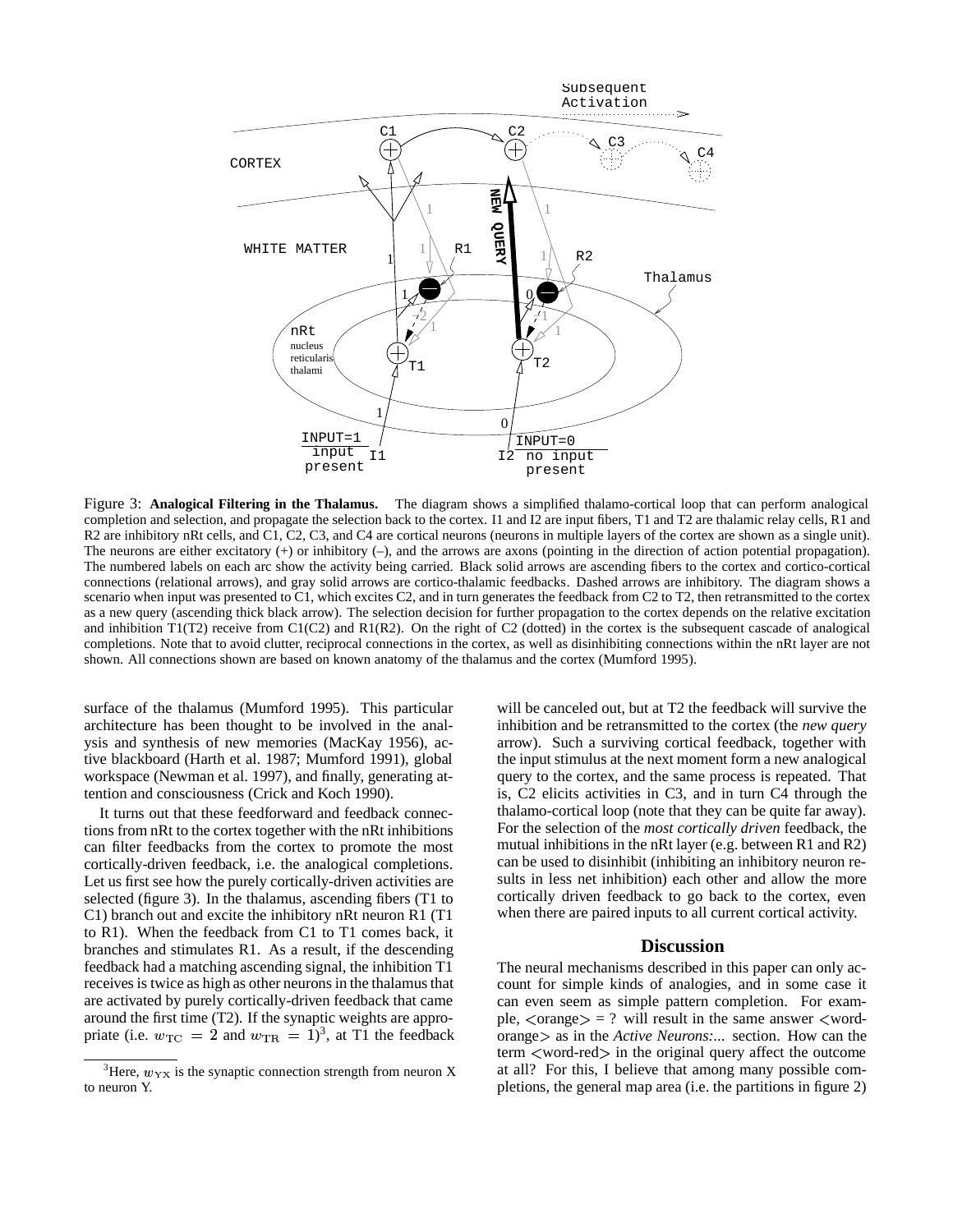that are activated by input gets higher preference. In this example, the fruit-map, word-map and color-map will turn on, thus purely cortical activations in other general maps (say odor-map, etc.) will not be as salient as that of  $\lt$ wordorange. Thus, in this way, the presence of  $\langle$  word-red $\rangle$ can indeed affect the outcome of the analogical query. A more precise neural mechanism for this kind of selection needs to be investigated further.

Researchers regard analogical capacities as the crux of high-level cognition (see Gentner et al. 2001 for a collection of current work on analogy). However, analogy does not need to be limited to high-level cognition. Recent results suggest that analogy may be needed in perception as well (Davis and Goel 2001; Morrison 1998), and may even be a crucial requirement for cognitive development (Chalmers et al. 1992). Then it is not unthinkable that the motor functions also obey the general principle of analogy in a similar manner, thus we can then start to understand perception, cognition, and motor functions under the unifying framework of analogy instead of trying to understand those as embodying separate functional principles.

How can such a diverse functionality be integrated under the general principle of analogical processing? Massive connections exist within and across different functional areas in the brain, and the sensory/motor maps are topologically organized, i.e. nearby neurons are responsive to nearby features in the input space (Kohonen 1982; von der Malsburg 1973). Within each map, the feature detectors and corticocortical connections learn to encode the relations (Choe 2001; Sirosh et al. 1996). It is possible that cognitive maps also have a topological organization where nearby areas learn to encode similar concepts, such as semantic maps or episodic memory maps (Miikkulainen 1993), or even temporal sequences (James and Miikkulainen 1995). When the sensory, cognitive, and motor maps are connected in an orderly way preserving their local topology, analogies within and (more importantly) *across* different domains can be drawn.

Within this huge number of maps specializing in different tasks, a cascade of multiple analogical completions can be going on in parallel, synchronized at each moment by the 40Hz rhythm to hold an instantaneously coherent state (Mumford 1995). Such state can then pose as another analogical query, and that process can repeat. When that cascade reaches a motor area, behavior will be generated. Memory content can also enter the analogical cascade, and this quasi-static contribution can prevent the continuously changing input stream from causing random cascades, thereby maintaining a more goal-directed and stable behavior. Specific mechanisms of how the memory content enter the thalamo-cortical loop, and how completed analogies are archived in memory through the interactions with subcortical centers such as the hippocampus should be studied further.

Such an integrative view of perception, cognition, and motor function under the general principle of analogy can become a powerful tool in building intelligent agents. In fact, the virtual agent developed by Morrison (1998) is a concrete example of such an idea. Morrison showed that a

virtual agent with integrated perceptual, cognitive, and motor functions was able to embody a rich structure in the virtual environment, using analogical primitives. What is more interesting is that he showed that the representations in the agent can become more complex if the environment is made more complex. It is possible that if such an agent is physically implemented, it could learn more complex relations in the environment and show much more complex behavior. Thus, a promising direction for the future is to employ the analogical framework in embodied robotics research. Instead of direct mapping from sensor to motor, we can put an intermediate stage (cognition) and design the basic functions according to the analogical framework.

Neuroscience research has revealed a lot about perception and motor abilities in the brain, but understanding the cognitive faculty still remains elusive. Investigation into cognitive functions can be done under the analogical framework, where we can infer the functionality of the higher areas by backtracking the connections to the perceptual and motor areas and study their topology and analogical links. Specific predictions regarding the layout of the higher centers can be made based on the topology of the lower centers and connection structure between the two, and experiments can then focus on verifying these predictions. For example, there are orientation maps with smoothly changing orientation preference in V1 (primary visual cortex; Blasdel 1992), and there are object maps in TE (temporal area E; Tanaka 1996) that also change smoothly (for example, rotation of a head). My theory predicts that there will be a mapping from V1 to TE that preserve such local topology across different representation spaces.<sup>4</sup> Similar mappings may exist between sensory and cognitive areas, and if such a mapping is found, we can start to understand the abstract cognitive functions based on concrete perceptual architecture. The advantage of this theory is that it enables us to relate perceptual, cognitive, and motor functions in a unified framework. By encompassing all aspects of brain function under an analogical framework, more focused experiments can be designed to reveal specific analogical capacities, and this will help us better understand the brain function and the cognitive process. In turn, these new understandings can be utilized in building intelligent agents.

#### **Conclusion**

In this paper, I adopted the view of active representations, and observed that our neurons are no different, and they should be understood in a more active context. It turned out that collectively they can perform an *analogical function*. Specific circuits in the brain was found to be suitable for implementing such a function, thus providing further support for analogy as a general computational principle in the brain. In this new framework, the specific targets the neurons excite become as important as how they interpret incoming input. This new framework can help us take a more focused approach in building intelligent agents and in understanding

 $4$ Although the pathway from V1 to TE is not direct, involving V2, V4, and TEO areas, but successive mappings within this path can reveal how V1 and TE are topologically mapped.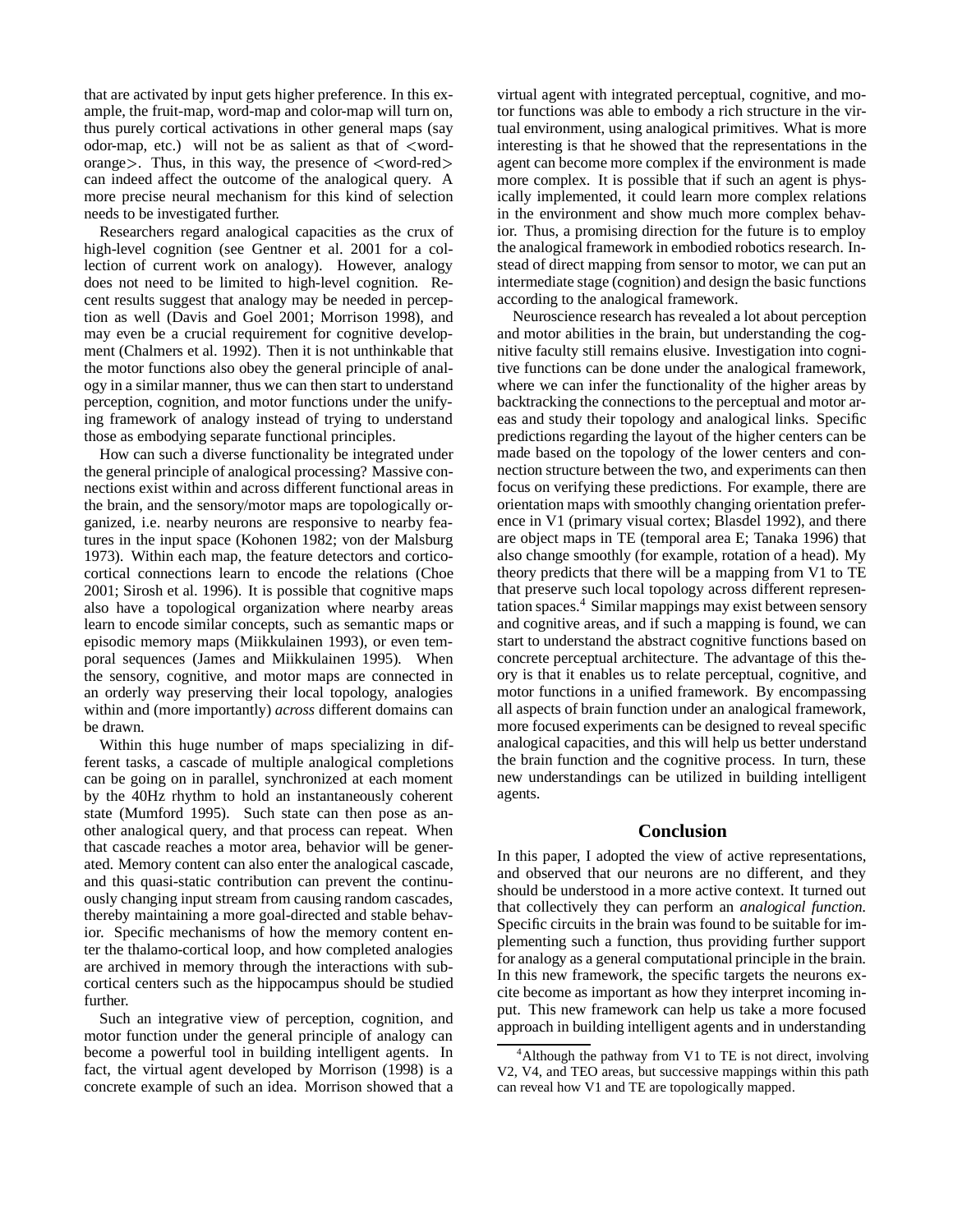the nature of brain function.

### **Acknowledgments**

I am greatly indebted to Sang Kyu Shin, James Bednar, Risto Miikkulainen, Un Yong Nahm, Marshall Mayberry, Bruce H. McCormick, and Jyh-Charn Liu for their feedback and encouragement. This research was supported in part by Texas A&M University, and the Texas Higher Education Coordinating Board ARP/ATP program under grant #000512- 0217-2001.

### **References**

- Anderson, J. A., and Rosenfeld, E., editors (1988). *Neurocomputing: Foundations of Research*. Cambridge, MA: MIT Press.
- Bednar, J. A., and Miikkulainen, R. (2000). Tilt aftereffects in a self-organizing model of the primary visual cortex. *Neural Computation*, 12(7):1721–1740.
- Blasdel, G. G. (1992). Orientation selectivity, preference, and continuity in monkey striate cortex. *Journal of Neuroscience*, 12:3139–3161.
- Chalmers, D. J., French, R. M., and Hofstadter, D. R. (1992). High-level perception, representation, and analogy. *Journal of Experimental and Theoretical Artificial Intelligence*, 4:185–211.
- Choe, Y. (2001). *Perceptual Grouping in a Self-Organizing Map of Spiking Neurons*. PhD thesis, Department of Computer Sciences, The University of Texas at Austin, Austin, TX. Technical Report AI01-292.
- Crick, F., and Koch, C. (1990). Towards a neurobiological theory of consciousness. *Seminars in The Neurosciences*, 2:263–275.
- Davis, J., and Goel, A. K. (2001). Visual analogy in problem solving. In *Proceedings of the International Joint Conference on Artificial Intelligence*, to appear.
- Edelman, S. (1998). Representation is representation of similarities. *Behavioral and Brain Sciences*, 21:449–498.
- Geisler, W. S., Perry, J. S., Super, B. J., and Gallogly, D. P. (2001). Edge Co-occurrence in natural images predicts contour grouping performance. *Vision Research*. 711– 724.
- Gentner, D. (1989). The mechanisms of analogical learning. In Vosniadou, S., and Ortony, A., editors, *Similarity and Analogical Reasoning*, 199–241. New York, NY: Academic Press.
- Gentner, D., Holyoak, K. J., and Kokinov, B. N., editors (2001). *The Analogial Mind: Perspectives from Cognitive Science*. Cambridge, MA: The MIT Press.
- Harth, E., Unnikrishnan, K. P., and Pandaya, A. S. (1987). The inversion of sensory processing by feedback pathways: A model of visual cognitive functions. *Science*, 237:184–187.
- Hofstadter, D. (1985). Waking up from the boolean dream, or, subcognition as computation. In *Metamagical Themas*, chapter 26. New York, NY: Basic Books.
- Hofstadter, D. G. (1995). *Fluid Concepts and Creative Analogies: Computer Models of the Fundamental Mechanisms of Thought*. Basic Books (a division of Harper Colins).
- James, D. L., and Miikkulainen, R. (1995). SARDNET: A self-organizing feature map for sequences. In Tesauro, G., Touretzky, D. S., and Leen, T. K., editors, *Advances in Neural Information Processing Systems 7*, 577–584. Cambridge, MA: MIT Press.
- Kohonen, T. (1982). Self-organized formation of topologically correct feature maps. *Biological Cybernetics*, 43:59–69.
- MacKay, D. (1956). The epistemological problem for automata. In Shannon, C. E., and McCarthy, J., editors, *Automata Studies*, 235–251. Princeton, NJ: Princeton University Press.
- Miikkulainen, R. (1993). *Subsymbolic Natural Language Processing: An Integrated Model of Scripts, Lexicon, and Memory*. Cambridge, MA: MIT Press.
- Mitchell, M. (2001). Analogy-making as a complex adaptive system. In Segal, L., and Cohen, A., editors, *Design Principles for the Immune System and Other Distributed Autonomous Systems*, to appear.
- Morrison, C. T. (1998). *Situated Representation: Solving the Handcoding Problem with Emergent Structured Representation*. PhD thesis, Bringhamton University; State University of New York.
- Mumford, D. (1991). On the computational architecture of the neocortex, pt. I, the role of the thalamo-cortical loop. *Biological Cybernetics*, 65:135–145.
- Mumford, D. (1992). On the computational architecture of the neocortex, pt. II, the role of the cortico-cortical loop. *Biological Cybernetics*, 65:241–251.
- Mumford, D. (1995). Thalamus. In Arbib, M. A., editor, *The Handbook of Brain Theory and Neural Networks*, 153– 157. Cambridge, MA: MIT Press.
- Narayanan, S. (1999). Moving right along: A computational model of metaphoric reasoning about events. In *Proceedings of the National Conference on Artificial Intelligence (AAAI '99, Orlando, FL)*, 121–128. AAAI Press.
- Newman, J., Baars, B. J., and Cho, S.-B. (1997). A neural global workspace model for conscious attention. *Neural Networks*, 10:1195–1206.
- Shepard, R. N., and Chipman, S. (1970). Second-order isomorphism of internal representations: Shapes of states. *Cognitive Psychology*, 1:1–17.
- Sirosh, J., Miikkulainen, R., and Bednar, J. A. (1996). Self-organization of orientation maps, lateral connections, and dynamic receptive fields in the primary visual cortex. In Sirosh, J., Miikkulainen, R., and Choe, Y., editors, *Lateral Interactions in the Cortex: Structure and Function*. Austin, TX: The UTCS Neural Networks Research Group. Electronic book, ISBN 0-9647060-0-8, http://www.cs.utexas.edu/users/nn/webpubs/htmlbook96.